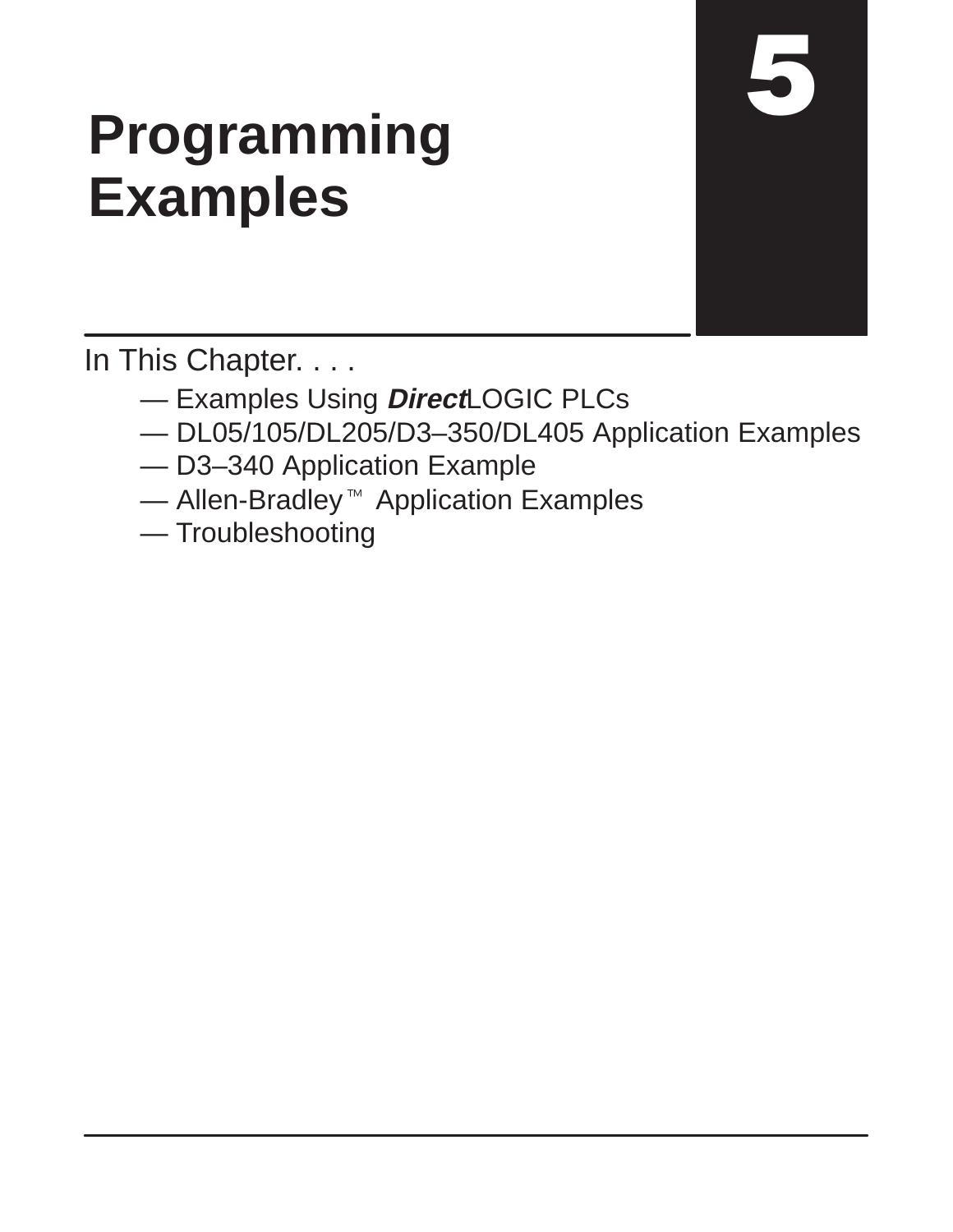### **Examples Using Direct**LOGIC **PLCs**

**Register Usage**

**5–2**

The OP–WINEDIT configuration software allows you to configure a panel to use a block of registers at a starting value that you define. For a DL05 CPU, the recommended memory to use is the general purpose data words starting at V1200. For a DL105, DL205, D3–350 or DL405 CPU the recommended memory to use is the general purpose data words starting at V2000. For the 305 family (except the D3–350) the recommended memory is the registers beginning at R400. Any block of registers within the data word range can be used.

| Data Word Registers for DirectLOGIC <sup>™</sup> PLCs |                     |                                  |
|-------------------------------------------------------|---------------------|----------------------------------|
| <b>Family</b>                                         | <b>CPU</b>          | <b>Control Relay Registers</b>   |
| DirectLOGIC™ DL05                                     | $D0-05$             | V1200-V7377                      |
| DirectLOGIC™ DL105                                    | $F1 - 130$          | V2000-V2377                      |
| DirectLOGIC <sup>™</sup> DL205                        | $D2 - 230$          | V2000-V2377                      |
|                                                       | $D2 - 240$          | V2000-V3777                      |
|                                                       | $D2 - 250$          | V1400-V7377 and<br>V10000-V17777 |
| DirectLOGIC™ DL305                                    | D3-330/D3-330P      | R400-R563                        |
|                                                       | D <sub>3</sub> -340 | R400-R563 and<br>R700-R767       |
|                                                       | D <sub>3</sub> -350 | V1400-V7377 and<br>V10000-V17777 |
| DirectLOGIC <sup>™</sup> DL405                        | $D4 - 430$          | V1400-V7377                      |
|                                                       | D4-440              | V1400-V7377 and<br>V10000-V17777 |
|                                                       | $D4 - 450$          | V1400-V7377 and<br>V10000-V37777 |

The following table lists the data word registers for **Direct**LOGIC CPUs.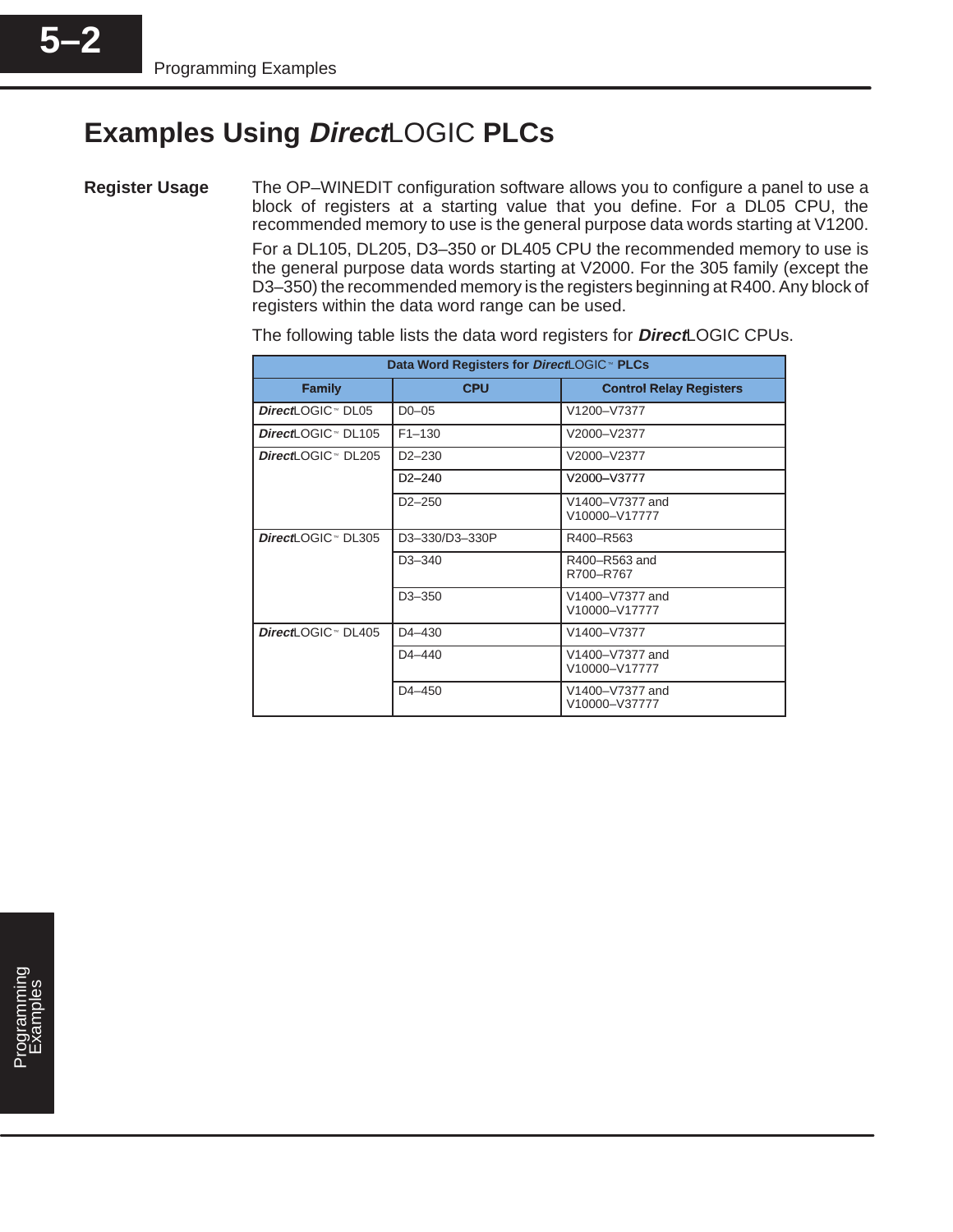**5–3**

### **Examples Using DL05, DL105, DL205, D3–350 and DL405**

**Displaying Numeric Data**

Displaying the numeric data in one of the six field points is a very simple process. During the initial configuration, make sure you define the point as a display point, not a setpoint. Displaying the numeric data requires that the PLC put the value to be displayed in the register(s) associated with the display data field.

The figure below illustrates a display application for a **Direct**LOGIC 05, 105, 205, 350 or 405 PLC. Notice that the base address is V2000, so V2002 is M+2. Also, field point 2 is set for display in BCD format with 7 digits after the decimal. A BCD long value held in V2106 and V2107 will be written to V2002 and V2003 (and displayed as field point 2) as long as X5 is active.

To display a Binary number, configure the field point for display, Binary, and the required number of digits after the decimal. Then, use the LD and OUT instructions instead of LDD and OUTD, since the Binary data type only uses one register.

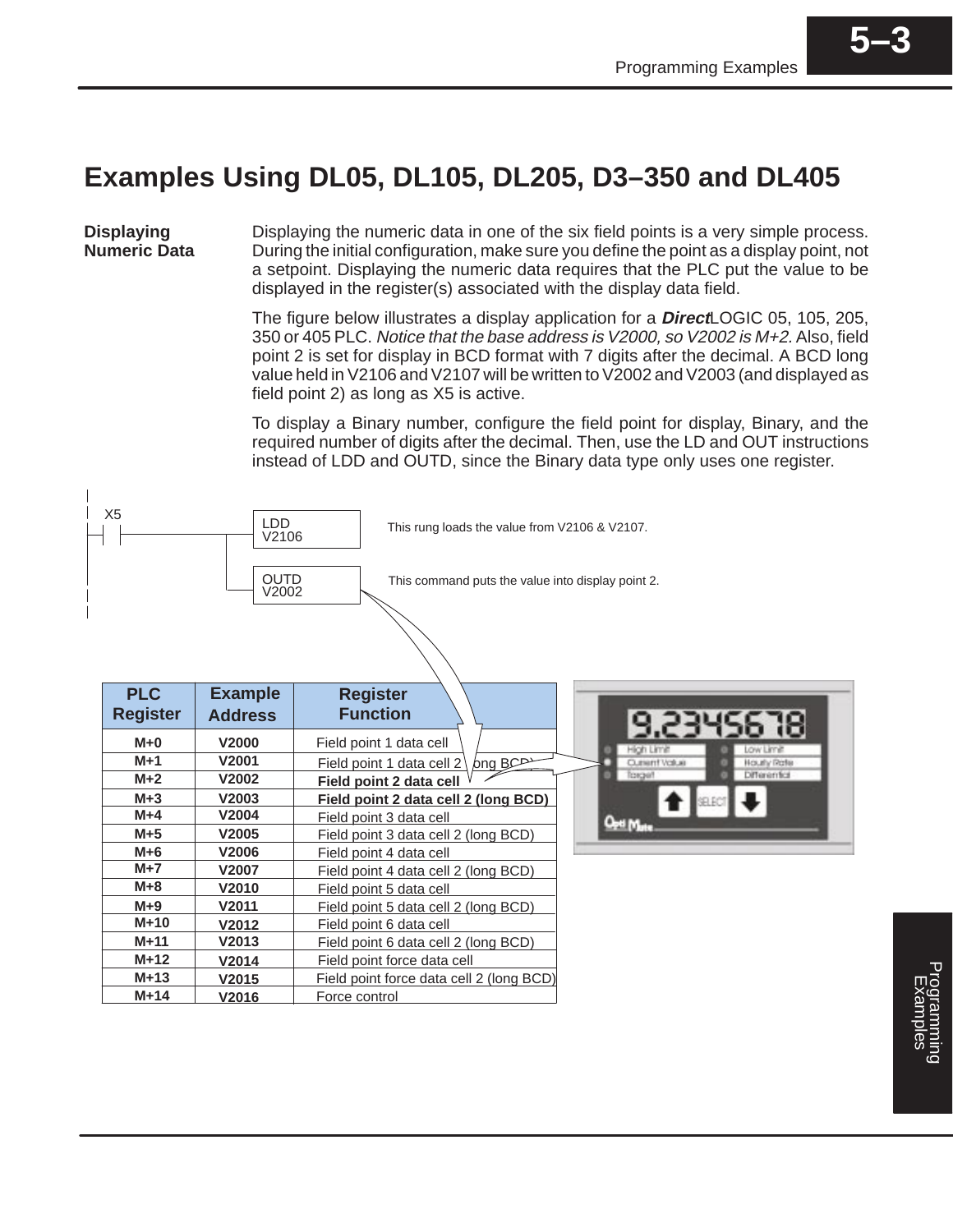**5–4**

**Reading a Setpoint** The OP–414 continuously updates the registers of all setpoints with each setpoint's current value. To read a setpoint, simply access the register(s) that correspond to each setpoint. The data can be copied to another register for manipulation or it can be accessed in its field point register(s).

> Again, notice that the base address is V2000, so V2000 is M+0. Also, field point 1 has been configured as a setpoint in BCD format with no digits after the decimal. In this example, field point 1 is a High Limit setpoint. When C71 is active, the program below compares the setpoint 1 (BCD long value held in V2000 and V2001) with the value held in V4065 and V4066. If the value exceeds the setpoint, Y10 will be turned on.

> To read a setpoint configured as Binary, configure the field point for setpoint, Binary, and the required number of digits after the decimal. Then, use the LD and CMP instructions instead of LDD and CMPD, since the Binary data type only uses one register. Be sure the CMP is a decimal value.

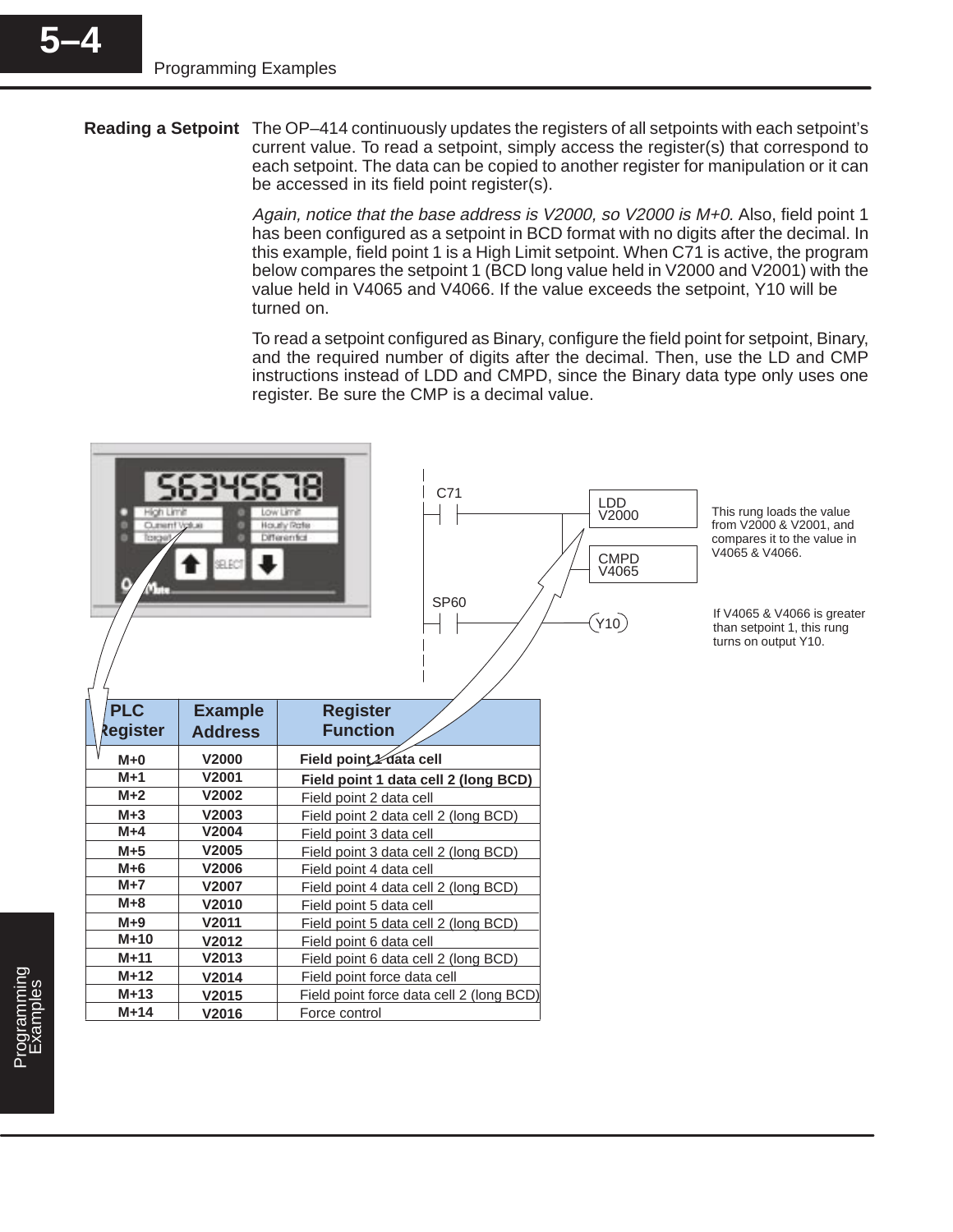**5–5**

#### The OP–414 allows you to force a setpoint to a value from the PLC. **Forcing Setpoints**

In order to force a setpoint to a value, place the value into register XM+12 (and M+13 if BCD long). Then set the FSP and bit(s) corresponding to the setpoint(s) to be forced. When the panel has completed the force operation, it clears registers M+12, M+13 and M+14.

The example below shows setpoint 4 (FP4 is set), as a BCD long with 7 places after the decimal, being forced to 9.2345678 when C75 is active.

Notice that C75 is used as a set/reset type relay. The force command should be written to the force register once. The OP-414 will automatically clear this register when the force is complete. This will normally happen in less than a second. The PLC program can verify operation, if necessary, by checking the status of the registers to be cleared by the panel (M+12, M+13 and M+14).

To force a setpoint that is configured as Binary, only use the force data cell. The force data cell 2 is ignored by the panel.

**NOTE:** The Force Option must be selected (in OP–WINEDIT) in order to force setpoints.

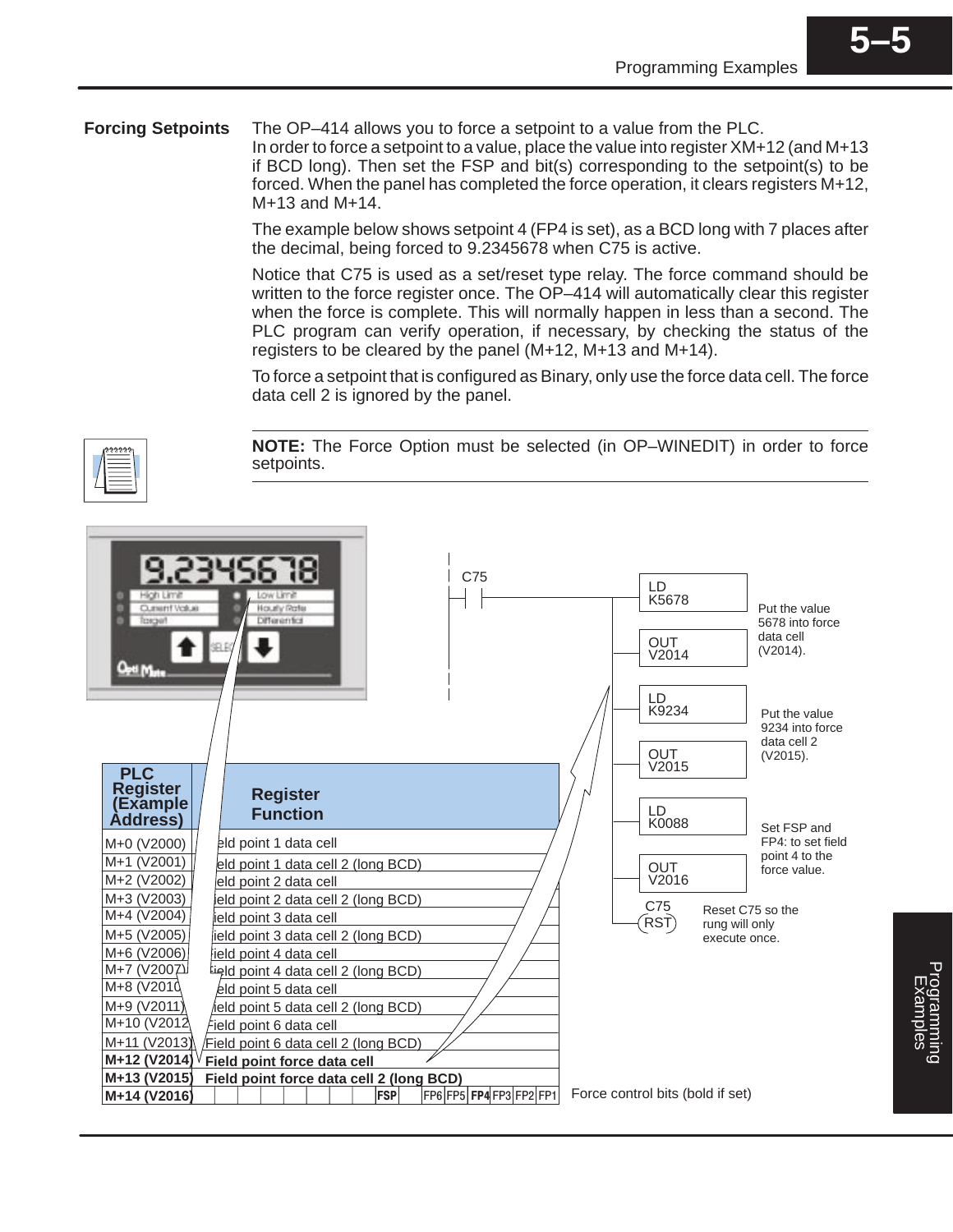### **Example Using D3–330/340**

**Register Usage**

The following example assumes that the OP–414 is configured for a base address of R400/R401.

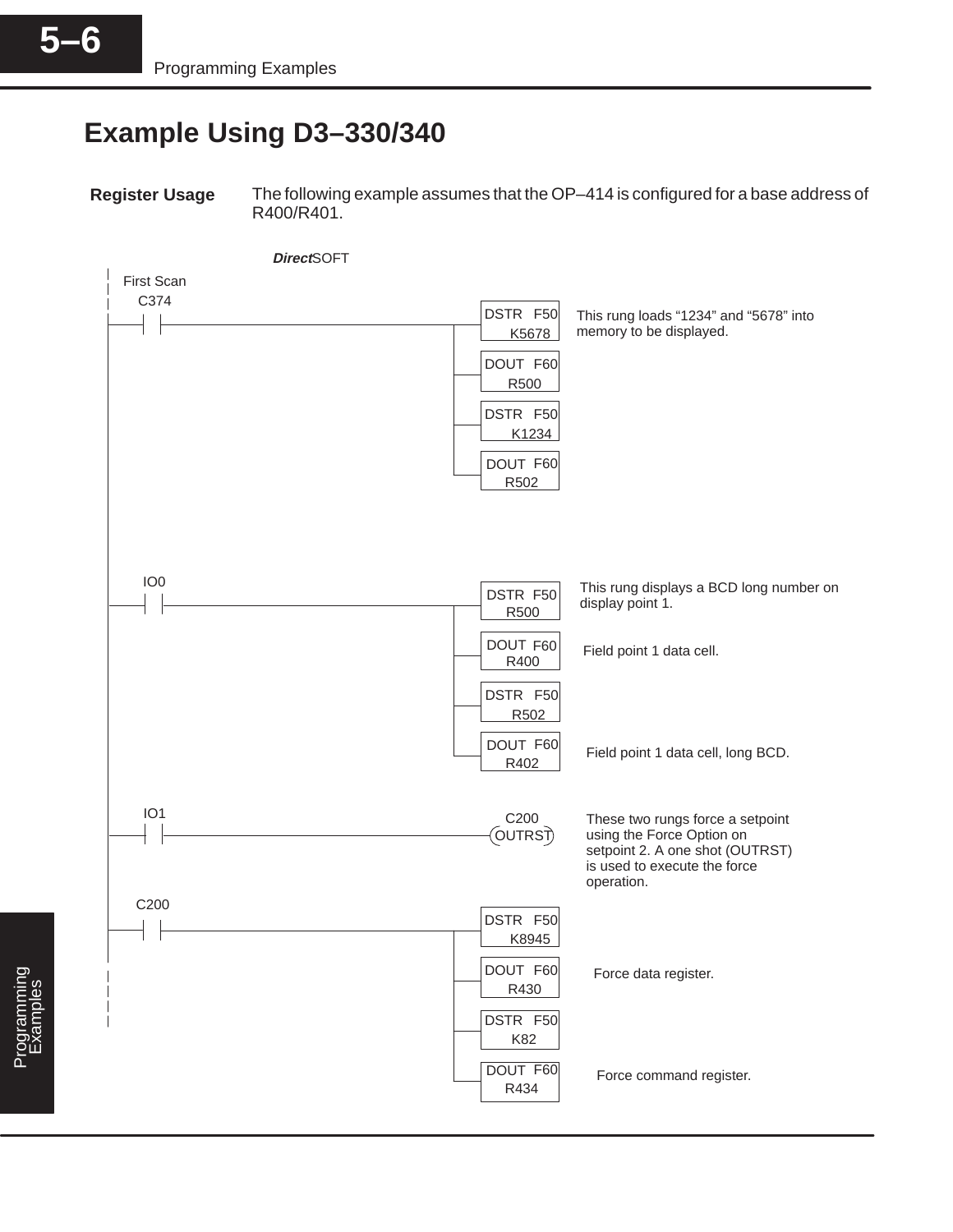### **Examples Using Allen-Bradley SLC 5/03, 5/04 and Micrologix PLCs**

**Interfacing to A-B Memory**

OptiMate panels interface to Allen-Bradley SLC 5/03, SLC 5/04 and Micrologix PLCs via integer file type N. The 5/03 and 5/04 have file type N7 as standard. Other "N" type files can be created. The Micrologix has a fixed file type N7. Please see A-B documentation for information on setting up and using "N" type files.



**Displaying Numeric Data** **NOTE:** When using an OP–414 with an Allen-Bradley PLC, always be sure that at least 15 words of memory are allocated to allow proper communications.

Displaying the numeric data in one of the six field points is a very simple process. During the initial configuration, make sure you define the point as a display point, not a setpoint. Displaying the numeric data requires that the PLC put the value to be displayed in the register(s) associated with the display data field.

The figure below illustrates a display application for an A–B PLC. Notice that the base address is N7:0, so N7:02 is M+2. Also, field point 2 is set for display in BCD format. A value held in N7:45 will be written to N7:2 (and displayed as field point 2) as long as B2:22/3 is active.

To display a Binary number, configure the field point for display and binary, and use the MOV command to display the value.

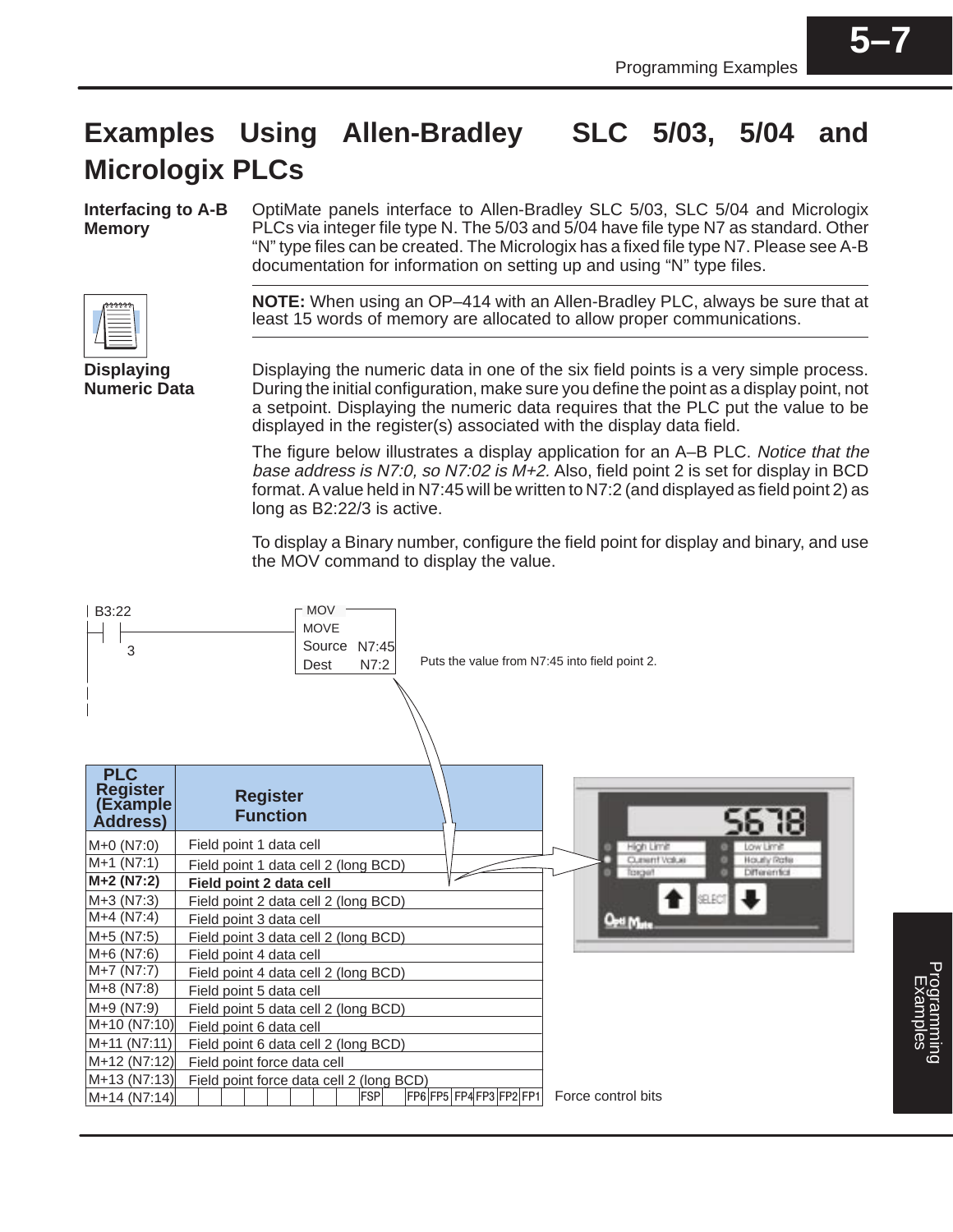**Reading a Setpoint** The OP–414 continuously updates the registers of all setpoints with each setpoint's current value. To read a setpoint, simply access the register(s) that correspond to each setpoint. The data can be copied to another register for manipulation or it can be accessed in its field point register(s).

> Again, notice that the base address is N7:0, so N7:4 is M+4. Also, field point 3 has been configured as a setpoint in BCD format with no digits after the decimal. In this example, field point 3 is a Target value setpoint. The program below compares the setpoint 3 with the value held in N7:52. Since the value in the compare is a decimal value, use the FRD instruction to convert the setpoint N7:4 from BCD to decimal. If the value exceeds the setpoint, O:0.0 will be turned on.

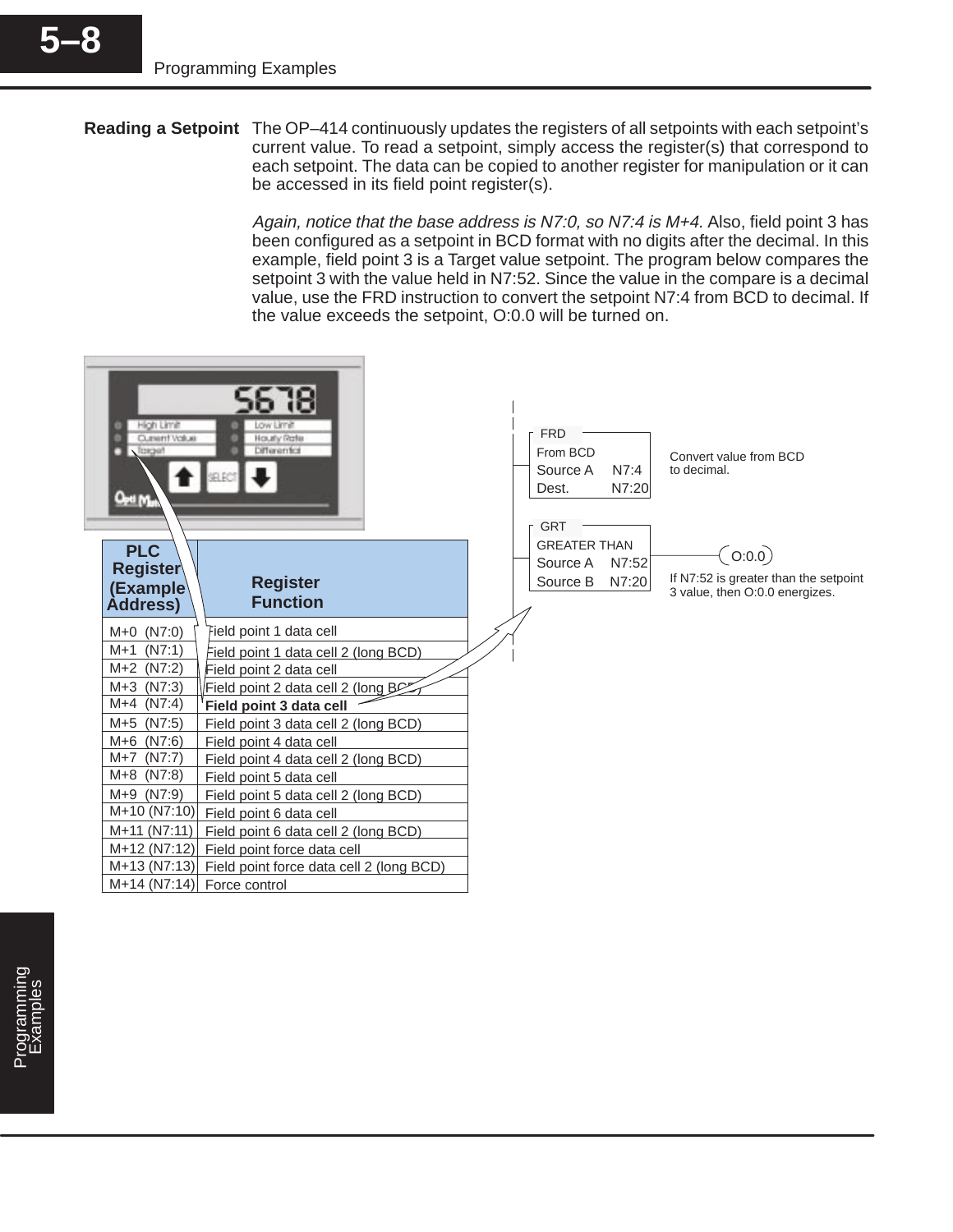The OP–414 allows you to force a setpoint to a value from the PLC. **Forcing Setpoints**

In order to force a setpoint to a value, place the value into register M+12, then set the FSP and bit(s) corresponding to the setpoint(s) to be forced. When the panel has completed the force operation, it clears registers M+12, M+13 and M+14.

The example below shows setpoint 4 (FP4 is set) being forced to 5678 when B3:4/2 is active.

Notice that B3:4/2 is used as a latch/unlatch type relay. The force command should be written to the force register once. The OP–414 will automatically clear this register when the force is complete. This will normally happen in less than a second. The PLC program can verify operation, if necessary, by checking the status of the registers to be cleared by the panel (M+12, M+13 and M+14).

**NOTE:** The Force Option must be selected (in OP–WINEDIT) in order to force setpoints.